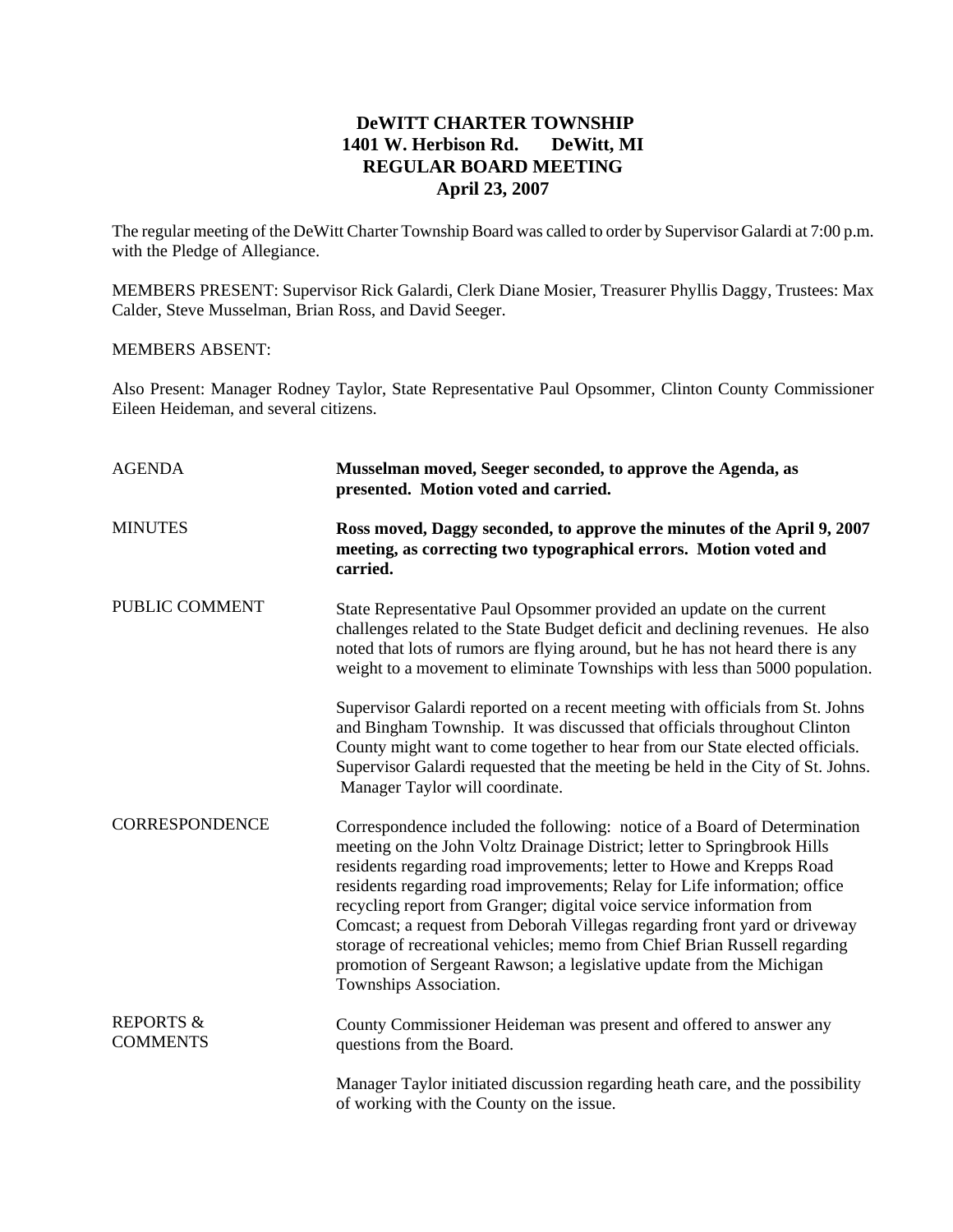| <b>Township Board Meeting</b><br>April 23, 2007 Page 2                     | Treasurer Daggy left the meeting.                                                                                                                                                                                                                                                                                                                                                                                                                                                                                                                                                                                                                                                                                                                                                                                                                                                                                                                                                                                                                          |
|----------------------------------------------------------------------------|------------------------------------------------------------------------------------------------------------------------------------------------------------------------------------------------------------------------------------------------------------------------------------------------------------------------------------------------------------------------------------------------------------------------------------------------------------------------------------------------------------------------------------------------------------------------------------------------------------------------------------------------------------------------------------------------------------------------------------------------------------------------------------------------------------------------------------------------------------------------------------------------------------------------------------------------------------------------------------------------------------------------------------------------------------|
|                                                                            | Clerk Mosier reported that issues still exist with distribution of the DeWitt<br>Bath Review within the Township.                                                                                                                                                                                                                                                                                                                                                                                                                                                                                                                                                                                                                                                                                                                                                                                                                                                                                                                                          |
|                                                                            | Trustee Musselman initiated discussion clarifying what road work will be<br>done within Springbrook Hills Subdivision. Manager Taylor clarified what<br>work will be done and what was communicated to the residents.                                                                                                                                                                                                                                                                                                                                                                                                                                                                                                                                                                                                                                                                                                                                                                                                                                      |
|                                                                            | Trustee Ross questioned if anyone from the Board would attend the Board of<br>Determination meeting. Clerk Mosier indicated that she will attend.                                                                                                                                                                                                                                                                                                                                                                                                                                                                                                                                                                                                                                                                                                                                                                                                                                                                                                          |
|                                                                            | Trustee Seeger commented on the Meijer Grand Opening.                                                                                                                                                                                                                                                                                                                                                                                                                                                                                                                                                                                                                                                                                                                                                                                                                                                                                                                                                                                                      |
|                                                                            | Manager Taylor reported the following: a meeting has been held with the<br>entire staff regarding three areas, 1) health insurance 2) technology policy<br>3) visioning; the streetlight issues within Willow Creek Farms should be<br>before the Board at the next meeting; he and Planning Director Gray met with<br>representative of the Fancher estate regarding their proposal for Fancher Park,<br>but Consumers has delayed the project for the gas pipeline, therefore, no<br>further discussions are appropriate at this time; he recently toured the Granger<br>facility, and was impressed with their operation and the community<br>stewardship they exercise; he continues to work with the Road Commission<br>on issues relating to our community; he and Clerk Mosier attended the<br>Clinton County Government Day luncheon; Louis McKenna, resident, will be<br>providing and installing bird feeders within Granger Meadows Park; he has<br>handled a small number of calls regarding Springbrook Hills and Howe Road<br>road projects. |
| <b>COMMITTEE &amp;</b><br><b>COMMISSIONS</b><br><b>Election Commission</b> | Mosier moved, Galardi seconded, to receive and place on file the minutes<br>of the Election Commission meeting of April 9, 2007. Motion voted and<br>carried.                                                                                                                                                                                                                                                                                                                                                                                                                                                                                                                                                                                                                                                                                                                                                                                                                                                                                              |
| <b>VOUCHERS</b>                                                            | Seeger moved, Calder seconded, to approve General Operating Fund<br>Vouchers 51714 - 51777. Motion voted and carried.                                                                                                                                                                                                                                                                                                                                                                                                                                                                                                                                                                                                                                                                                                                                                                                                                                                                                                                                      |
| <b>UNFINISHED</b><br><b>BUSINESS</b><br>Water Tower Inspection             | Ross moved, Mosier seconded, to remove the Water Tower Inspection<br>from the table. Motion voted and carried.                                                                                                                                                                                                                                                                                                                                                                                                                                                                                                                                                                                                                                                                                                                                                                                                                                                                                                                                             |
|                                                                            | Manager Taylor reviewed his memo, dated March 28, 2007, recommending<br>the inspection of the water tower.                                                                                                                                                                                                                                                                                                                                                                                                                                                                                                                                                                                                                                                                                                                                                                                                                                                                                                                                                 |
|                                                                            | Ross moved, Calder seconded, to authorize the Township Clerk and<br>Township Manager to execute any documents necessary to enter into an<br>agreement with Nelson Tank Engineering & Consulting for inspection of<br>the water tower at a cost not-to-exceed \$1,700. Motion voted and carried.                                                                                                                                                                                                                                                                                                                                                                                                                                                                                                                                                                                                                                                                                                                                                            |
| <b>NEW BUSINESS</b><br><b>Technology Policy</b>                            | Manager Taylor reviewed his memo, dated April 20, 2007, recommending the<br>adoption of a Township Technology Policy.                                                                                                                                                                                                                                                                                                                                                                                                                                                                                                                                                                                                                                                                                                                                                                                                                                                                                                                                      |
|                                                                            | Mosier moved, Musselman seconded, to adopt the Technology Policy,<br>dated April 19, 2007, with all Township systems allowed six months to<br>come into compliance. Motion voted and carried.                                                                                                                                                                                                                                                                                                                                                                                                                                                                                                                                                                                                                                                                                                                                                                                                                                                              |